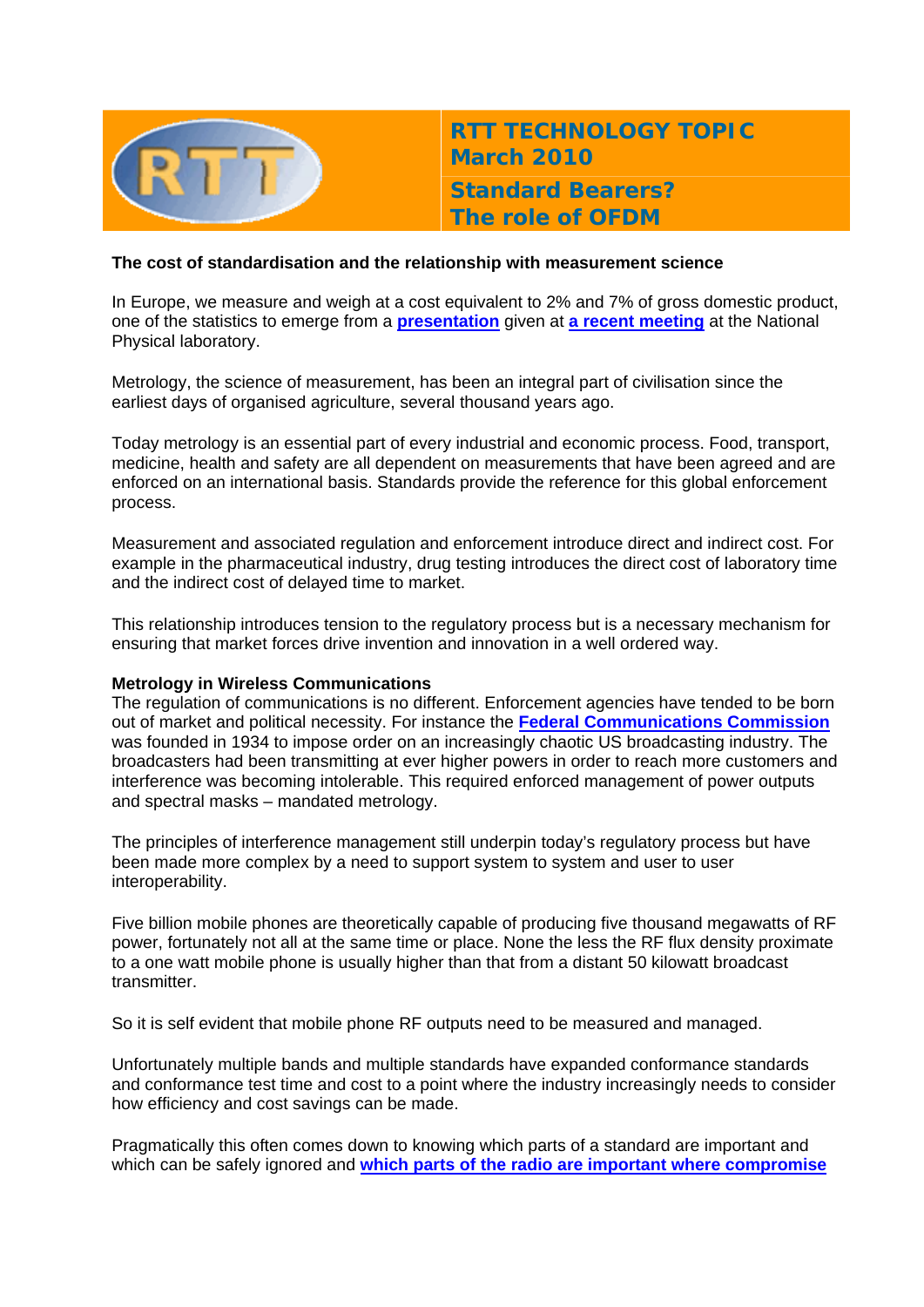### **[should be avoided.](http://www.cambridgewireless.co.uk/docs/Brian%20Collins%20Testing%20Pres.pdf)**

There may also be a case to be made for a move towards more standard standards.

#### **The politics of wireless metrology**

In mobile phone standardisation this is a political rather than technical challenge. The emergence of Asia as a dominant market has resulted understandably in a desire by countries in Asia, China in particular, to develop their own standards.

This is problematic for more or less all involved parties.

Economic common sense has to be coupled with economic common interest in order to provide sufficient motivation to head off nationally or regionally specific standardisation initiatives.

Unfortunately the full costs and risks of pursuing national or regionally specific wireless standards are not always apparent when political decisions are made. A degree of dysfunction is therefore something we probably just have to accept.

Efficiency and cost savings may therefore have to be realised in some other way.

**Standard bearers? OFDM as a common denominator? Technical common interest.**  One option might be to explore how the developing commonalities between wireless and other physical media could be better exploited. **Given that traffic across all physical media at the application layer is migrating towards an all IP environment would it not make sense to more closely integrate physical media at the physical layer?**

The thesis goes as follows

Wireless, copper, cable and fibre all suffer from propagation loss and impairments. Wireless has unique characteristics, multi path for example, but all communication systems suffer signal dispersion.

OFDM is either already used or proposed as a mechanism for mitigating these impairments coupled with the use of adaptive modulation schemes that match throughput to channel quality.

The addition of OFDM allows the signal to be processed in the time and frequency domain using an FFT and inverse FFT. This delivers processing gain and provides a potentially efficient way of using symbol orthogonality to help separate wanted from unwanted signal energy.

For mobile and portable devices the problem historically has been that the FFT transform introduces significant processing overhead and requires a large **[dynamic range from the ADC](http://www.design-reuse.com/articles/20708/3gpp-lte-adc-dac-docsis.html)**. Additionally the high peak to average ratio of the transmitted modulated waveform requires an increase in linearity which reduces RF power amplification efficiency. These factors increase DC power drain even when, as in LTE, OFDM is only used on the downlink.

Fixed devices connected through cable and ADSL modems do not have the power budget constraints of a portable or mobile device. OFDM has therefore been implemented successfully and aggressively in the copper network and potentially can deliver similar benefits in cable networks.

OFDM deployment in fibre is presently **[still being discussed](http://www.faqs.org/patents/app/20090214210)** rather than implemented but the theoretical benefits should be capable of being realised once the linearity of optical components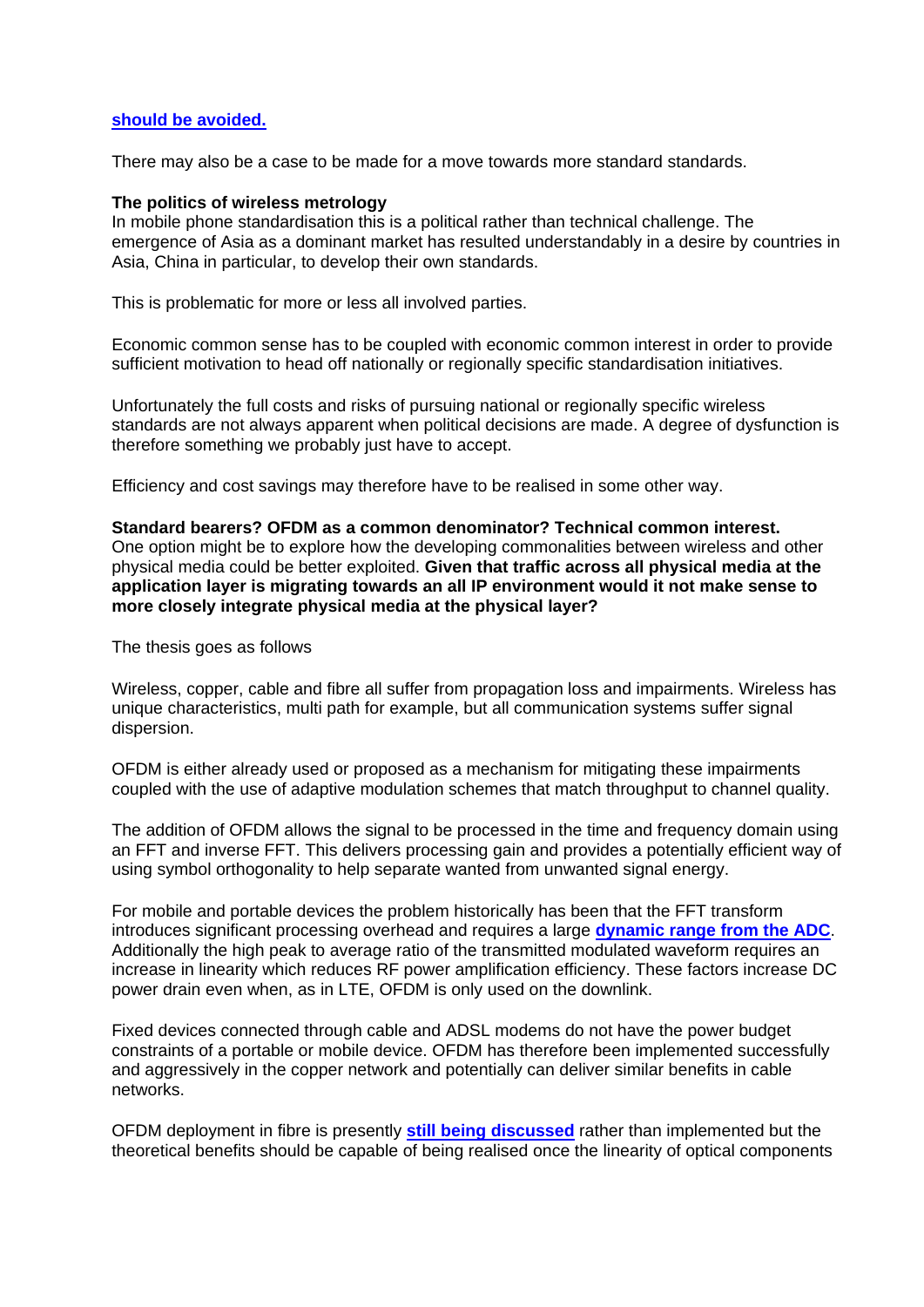has improved.

OFDM is also used very successfully in **[terrestrial broadcasting](http://www.dvb.org/(RoxenUserID=52067cd27e23720015c5bc100077cea5)/technology/fact_sheets/index.xml)**. **[In satellite systems, OFDM](http://www.inmarsat.com/Downloads/English/BGAN/User_guides/Using_Omnisec_222_over_BGAN.pdf?language=EN&textonly=False)  [techniques are used for secure encryption.](http://www.inmarsat.com/Downloads/English/BGAN/User_guides/Using_Omnisec_222_over_BGAN.pdf?language=EN&textonly=False)**

In wireless we are just reaching the point where OFDM can be shown to deliver spectral and power efficiency gains in a broad cross section of channel conditions.

**However the standards making process for wireless OFDM, copper OFDM, cable OFDM and fibre OFDM comes under different specialist groups reporting to different standards making bodies and are represented by separate trade organisations.** 

**This is neither efficient nor effective and fails to exploit potential technical common interest.**

**Neither does it reflect the commercial common interest touch points that exist between all four delivery options.** 

### **Fibre Commercial Common Interest**

Most cellular phone calls, almost all landline calls and some satellite phone calls travel down **optical fibre** at some point in their journey.

However fibre is expensive to install when compared to competitive access options that have either been fully amortized (copper) or written down (cable). One solution for terrestrial connectivity may be to deliver fibre over existing utility poles. Coupled with optical routing and optical storage, this could transform the cost and energy economics of broadband delivery.

Similarly **a closer coupling between fibre and wireless could be potentially beneficial**. Low powered transmitters on utility poles would significantly decrease the clutter of cabling that link utility poles to adjacent buildings and would of course also provide greatly improved outdoor coverage for mobile and portable devices. Indoor coverage on the upper storeys of buildings adjacent to utility pole transceivers would often be better than coverage provided by wireless from an indoor ground floor femtocell.

### **Cable Commercial Common Interest**

In common with fibre, **cable** is benefiting from higher order modulation schemes and includes OFDM in **[DOCSIS 3.0](http://www.cablelabs.com/cablemodem/)** but these higher order schemes are noise sensitive if high data rates have to be supported.

This suggests that present cable networks may need substantial additional investment to ensure that sufficient bandwidth is available to support a competitive high definition TV proposition and acceptable down load times for high definition content.

This of course strengthens the business case for competitive or preferably complementary fibre investment but also implies **a substantial engineering common interest between cable and fibre in final mile access platforms but arguably also with wireless.**

## **Copper Commercial Common Interest**

Higher order modulation schemes over **[copper](http://www.ictregulationtoolkit.org/en/Publication.2942.html)** combined with adaptive channel coding schemes deliver data rates that are presently competitive for internet access but marginal for high definition TV.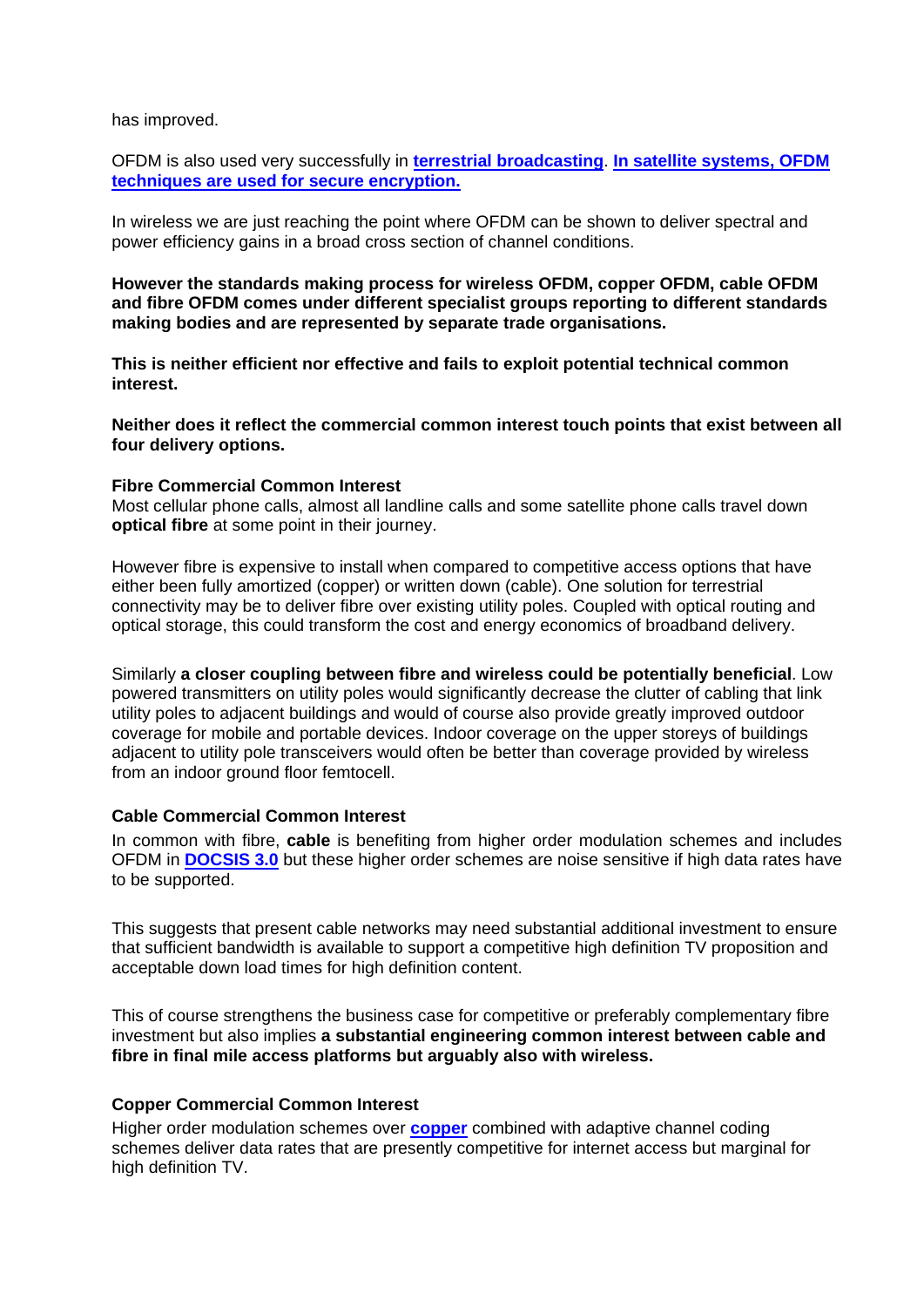**[ADSL and VDSL modems](http://www.broadbandreports.com/r0/download/1456040%7Efe59ec9cfe508f4d71494c761cae14c7/vdsl2.pdf)** add in an OFDM multiplex to deliver additional bandwidth gain but are severely distance limited. The 100 M/bit high profile service for example needs to be within 350 meters of a fibre node.

As with cable this suggests that present copper networks may need substantial additional investment to ensure that sufficient bandwidth is available to support a competitive high definition TV proposition and acceptable down load times for high definition content.

This strengthens the business case for competitive or preferably complementary fibre investment but also implies **a substantial engineering common interest between copper and fibre in final mile access platforms. Arguably this common interest could/should include wireless delivery over the final drop**.

### **The economics of integrated access**

The theoretical benefits of adopting a more integrated approach to broadband access standardisation and broadband access implementation are however likely to be frustrated unless the political and regulatory regimes presently in place change to reflect and encourage the opportunity.

Essentially the delivery of broadband access both in terms of standards making and implementation is likely to be more efficient if approached in a unified way.

This reality is partly reflected by the fact that most major telecom vendors have competence in all four delivery options. Unfortunately they also have standardisation and conformance costs across all four options which arguably should and could be reduced.

### **Summary**

There is no such thing as a universal device that can access a universal network and access policy inevitably has to be conditioned by composite cost factors that have to be factored into access pricing.

There is an underlying assumption that wireless can deliver broadband connectivity more cost efficiently than other delivery options. It has the apparently obvious advantage of not needing to be buried in the ground.

However the industry has managed to introduce substantial additional costs that have needed to be amortized as part of the overall cost of delivery including spectral cost and standardisation cost. Spectral cost is now largely a sunk investment though in practice still needs to be recovered. Standardisation costs could be reduced if we could find a way of improving the standardisation process and potential resource re-use across multiple platforms and standards not only in the wireless domain but across all physical layer options.

## **An opportunity to debate this topic at the Standards and the New Economy meeting**

# **The Kaetsu Centre Murray Edwards College Cambridge Thursday 25th March**

The topic of standard standards will be discussed and debated at the next Future Wide Area Special Interest Group **Standards and the New Economy** meeting in Cambridge on the 25<sup>th</sup> March.

There will be presentations from David Barker of **[Quintel](http://www.quintelsolutions.com/)**, Ian Vance of **[Amazing](http://www.cleveronline.org/Eventbritebiogs/IanVancebiog.htm)  [Communications](http://www.cleveronline.org/Eventbritebiogs/IanVancebiog.htm)**, John Haine of **[Cognovo](http://www.cognovo.com/)** (a case study of **[Ionica](http://en.wikipedia.org/wiki/Ionica_(company))**), Alan Howell, Director of